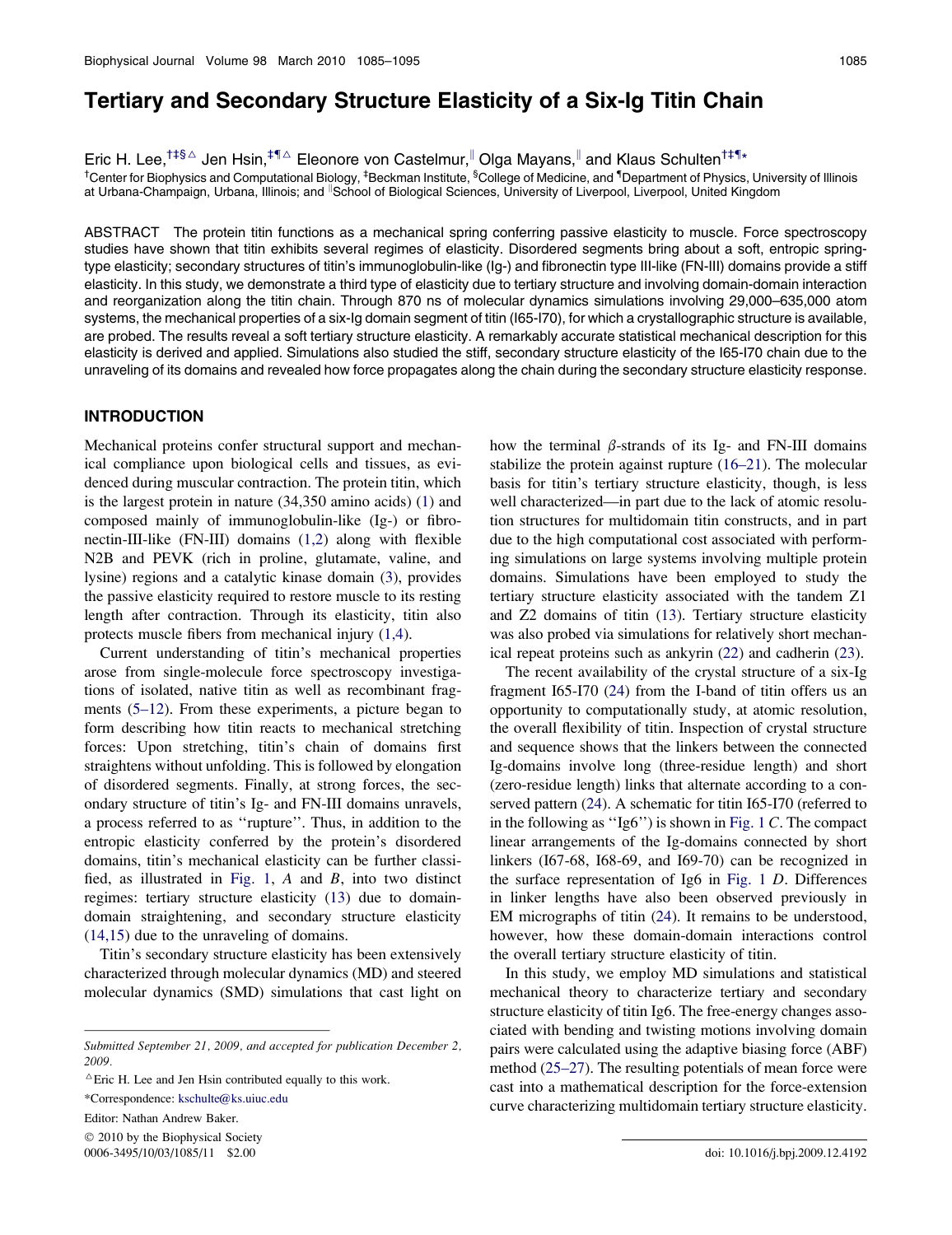<span id="page-1-0"></span>

FIGURE 1 Schematic representation of the soft tertiary structure and stiff secondary structure elasticity for the six-domain titin segment I65-70 (i.e., Ig6). (A) How the arrangement of domains in Ig6 manifests itself in tertiary structure elasticity.  $(B)$  How strong forces lead to the rupture of individual domains, an example of secondary structure elasticity. (C) Structure of I65-70 in cartoon representation. The individual domains are color-coded the same way in all subsequent figures. (D) Structure of I65-70 in surface representation; the short linkers among I67-68, I68-69, and I69-70 can be recognized clearly.

SMD [\(28](#page-10-0)) simulations were then carried out to probe the secondary structure elasticity of the entire Ig6 chain by stretching it until all six domains became unfolded. The simulations and theoretical calculations present evidence that the tertiary structure elasticity associated with flexible I-band tandem Ig-domains comprises a soft entropiclike energy barrier to structural deformation, resembling in this respect the elasticity contributed by titin's disordered domains. The simulations also resolve the Ig6 secondary structure elasticity at the atomic level and show how tension among the connected Ig-domains is relieved each time a single domain unfolds.

#### METHODS

Here we describe the molecular models and methods employed in our simulations as well as the statistical mechanical framework for titin's multidomain tertiary structure elasticity. Further details are found in the [Supporting](#page-9-0) [Material](#page-9-0) where the question of timescale adequacy of simulations is discussed (see also Lee et al. ([20\)](#page-9-0)).

#### Simulated systems

Nine systems were investigated. The first four systems involved Ig6 (PDB code 3B43) [\(24\)](#page-9-0) in ionized water boxes of different sizes: standard equilibration (simEQ); extending Ig6 without unfolding its domains (simEQ-ext and simEXT); fully unfolding all Ig6 domains without disulfide bonds  $(simEQ\text{-}str1$  and  $simSTRI$ ); and fully unfolding Ig6 with disulfide bonds  $(simEQ-str2$  and  $simSTR2$ ). The final five systems model the individual Ig-pairs from Ig6. The systems are listed in [Table 1](#page-2-0) and discussed further in the [Supporting Material](#page-9-0). Altogether, 870 ns of simulations were carried out on systems involving 29,000–635,000 atoms.

#### Molecular dynamics simulations

All MD simulations were performed using NAMD 2.6 ([29\)](#page-10-0) and the CHARMM27 [\(30](#page-10-0)) force field with CMAP correction [\(31,32\)](#page-10-0) and TIP3P [\(33](#page-10-0)) model for water molecules. The van der Waals interaction cutoff distances were set at 12 Å (the smooth switching function beginning at 10 Å) and long-range electrostatic forces were computed using the particle-mesh Ewald summation method with a grid size of  $\langle 1 \rangle$  Å, along with the pencil decomposition protocol where applicable. For equilibrium simulations, constant temperature ( $T = 300$  K) was enforced using Langevin dynamics with a damping coefficient of  $1 \text{ ps}^{-1}$ . In both equilibrium and SMD simulations, constant pressure ( $p = 1$  atm) was enforced through the Nosé-Hoover Langevin piston method with a decay period of 100 fs and a damping time constant of 50 fs.

SMD simulations ([28,34,35\)](#page-10-0) fixed the  $\alpha$ -carbon at the N-terminus of I65 and applied a force to the  $\alpha$ -carbon at the C-terminus of I70. The constant velocity stretching protocol was employed, with stretching velocities of 10  $\AA$ /ns in simEXT and 25  $\AA$ /ns for simSTR1 and simSTR2. Constant force SMD simulations applied a time-independent potential of  $V = kd$  to the specified atom(s), where d is the  $C_{\alpha}$ - $C_{\alpha}$  distance between the two termini. For the SMD spring constant [\(36,37\)](#page-10-0), we chose  $k_s = 3 k_B T/\text{\AA}^2$ , which corresponds to a root mean-squared deviation (RMSD) value of  $\sqrt{k_B T/k_s} \approx 0.6 \text{ Å}$ .

The ABF method [\(25,26](#page-9-0)), adapted into NAMD (derived for the NVT ensemble) [\(27](#page-10-0)), was employed to calculate the reversible work, or potential of mean force (PMF), for domain-domain hinge-bending and hinge-twisting motions along an a priori selected reaction coordinate. For each Ig-pair, the reaction coordinate was the separation of two centers-of-mass located at the opposing tips of the two Ig-domains corresponding to the N-terminus of one domain and to the C-terminus of the other (for additional detail, see the [Supporting Material](#page-9-0)).

#### Theory of multidomain tertiary structure elasticity

The springlike behavior of titin's tertiary structure elasticity, which arises before unfolding of secondary structure occurs, comes about from multiple protein domains connected through linkers. Our simulations measured the PMF to open the hinges (connections through the linkers) between adjacent domain pairs. With the PMF, one can describe qualitatively the tertiary structure-based elastic behavior of titin I65-70. For this purpose, we extended the multidomain chain model in Lee et al. [\(13](#page-9-0)). A (planar) multidomain chain is depicted in [Fig. 2](#page-2-0) A, in which, as an example, six domains are connected into a chain, and the overall length of the chain is determined by the five hinge angles ( $\theta_{AB}$  to  $\theta_{EF}$ ). Our ABF calculations treat each Ig pair as an individual unit, uncoupled from its neighbors. For this reason, our model takes the schematic form shown in [Fig. 2](#page-2-0) B.

As shown in [Fig. 2](#page-2-0) B, a multidomain Ig chain is made of connected domain pairs, each pair  $j$  described by a hinge-opening potential function  $\tilde{V}_i(\theta_i)$  determined by the ABF method. The angle dependence of  $\tilde{V}_i(\theta_i)$  is first replaced by a length dependence via the geometric relation

$$
x_j(\theta_j) = \ell \sin(\theta_j/2), \qquad (1)
$$

where  $x_i$  is the end-to-end distance of the domain pair,  $\theta_i$  is the hinge angle, and  $\ell$  is the length of the domain pair when it is fully opened (i.e., for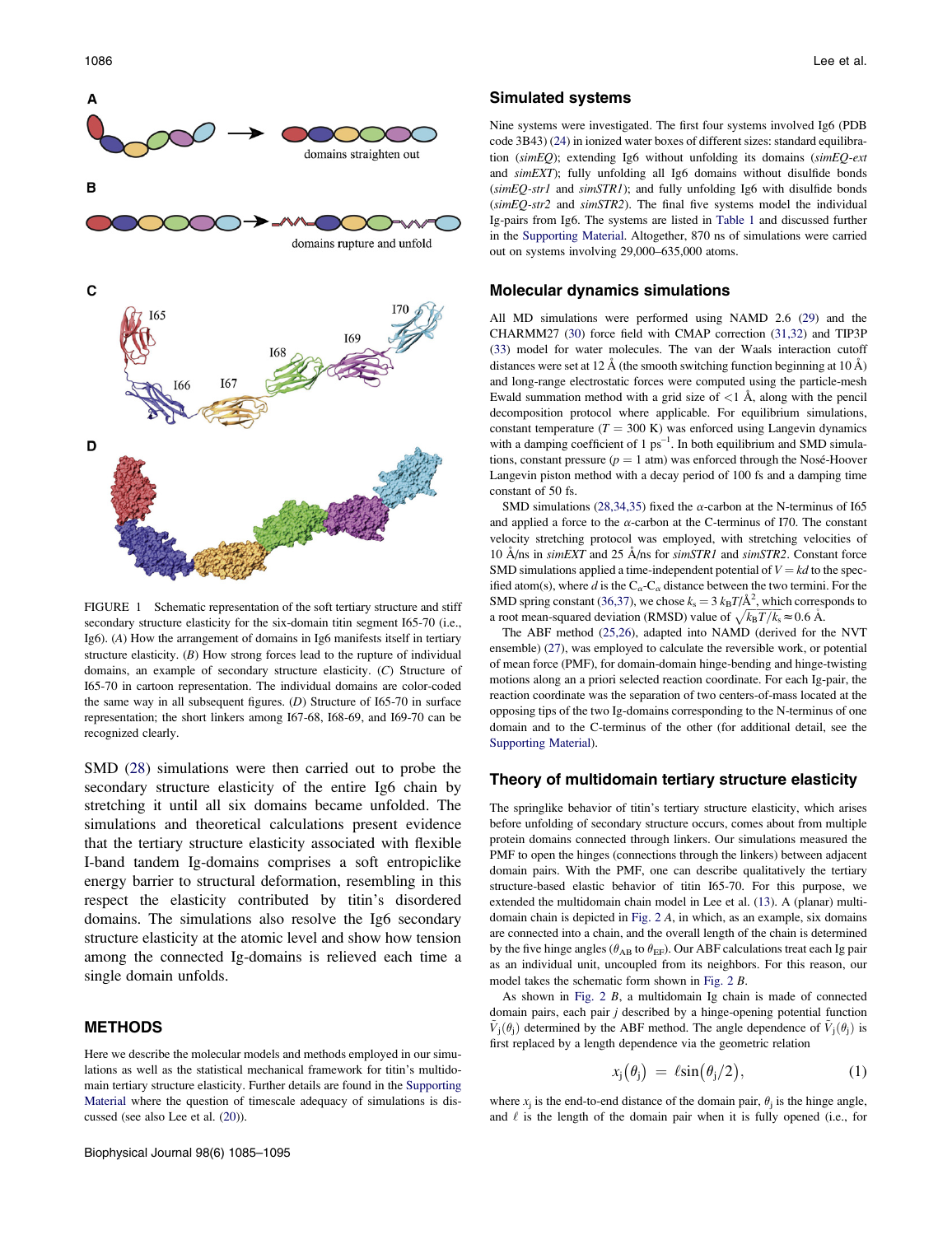#### <span id="page-2-0"></span>TABLE 1 Summary of simulations

| Name       | Structure | Type       | Ensemble   | Atoms ( $\times$ 1000) | Size $(\AA^3)$             | Special parameters                   | Time (ns) |
|------------|-----------|------------|------------|------------------------|----------------------------|--------------------------------------|-----------|
| simEQ      | I65-70    | EQ         | NpT        | 224                    | $110 \times 339 \times 63$ |                                      | 20.0      |
| simEQ-ab   | 165-66    | EQ         | NpT        | 78                     | $131 \times 82 \times 77$  |                                      | 10.0      |
| simEQ-bc   | I66-67    | EQ         | NpT        | 72                     | $138 \times 71 \times 77$  |                                      | 10.0      |
| simEQ-cd   | I67-68    | EQ         | NpT        | 73                     | $136 \times 74 \times 77$  |                                      | 10.0      |
| simEQ-de   | 168-69    | EQ         | NpT        | 72                     | $129 \times 81 \times 74$  |                                      | 10.0      |
| simEQ-ef   | I69-70    | EQ         | NpT        | 77                     | $131 \times 83 \times 75$  |                                      | 10.0      |
| simAB-b    | 165-66    | ABF        | <b>NVT</b> | 78                     | $131 \times 82 \times 77$  | Bending                              | 25.0      |
| simBC-b    | I66-67    | ABF        | <b>NVT</b> | 72                     | $138 \times 71 \times 77$  | Bending                              | 27.0      |
| simCD-b    | I67-68    | ABF        | <b>NVT</b> | 73                     | $136 \times 74 \times 77$  | Bending                              | 50.0      |
| simDE-b    | 168-69    | ABF        | <b>NVT</b> | 72                     | $129 \times 81 \times 74$  | Bending                              | 44.0      |
| simEF-b    | I69-70    | ABF        | <b>NVT</b> | 77                     | $131 \times 83 \times 75$  | Bending                              | 41.0      |
| simAB-t    | 165-66    | ABF        | <b>NVT</b> | 78                     | $131 \times 82 \times 77$  | Twisting                             | 43.0      |
| simBC-t    | I66-67    | ABF        | <b>NVT</b> | 72                     | $138 \times 71 \times 77$  | Twisting                             | 69.0      |
| simCD-t    | 167-68    | ABF        | <b>NVT</b> | 73                     | $136 \times 74 \times 77$  | Twisting                             | 79.0      |
| simDE-t    | 168-69    | ABF        | <b>NVT</b> | 72                     | $129 \times 81 \times 74$  | Twisting                             | 125.0     |
| simEF-t    | I69-70    | ABF        | <b>NVT</b> | 77                     | $131 \times 83 \times 75$  | Twisting                             | 132.0     |
| simEQ-ext  | I65-70    | EQ         | NpT        | 227                    | $114 \times 353 \times 72$ | sk.                                  | 5.0       |
| simEXT     | $I65-70$  | <b>SCV</b> | <b>NV</b>  | 277                    | $114 \times 353 \times 72$ | $10 \text{ Å} / \text{ns}^{\dagger}$ | 10.0      |
| simEQ-str1 | $I65-70$  | EQ         | NpT        | 635                    | $2045 \times 60 \times 53$ | 柬                                    | 5.0       |
| simSTR1    | $I65-70$  | <b>SCV</b> | <b>NV</b>  | 635                    | $2045 \times 60 \times 53$ | $25 \text{ Å} / \text{ns}^{\dagger}$ | 66.0      |
| simEQ-str2 | $I65-70$  | EQ         | NpT        | 425                    | $1197 \times 64 \times 58$ | 柬                                    | 5.0       |
| simSTR2    | $I65-70$  | <b>SCV</b> | NV         | 425                    | $1197 \times 64 \times 58$ | $25 \text{ Å} / \text{ns}^{\dagger}$ | 35.0      |
| sim-RF     | I65-70    | EQ         | NpT        | 225                    | $430 \times 68 \times 62$  |                                      | 18.6      |
| sim-EQ-I65 | I65       | EQ         | NpT        | 29                     | $75 \times 66 \times 62$   |                                      | 18.9      |

Under the column header "Type", EQ denotes equilibration, ABF denotes adaptive biasing force simulations, and SCV denotes constant velocity SMD simulations. The "Ensemble" column lists the variables held constant during the simulations; N, V, p, and T correspond to number of atoms, volume, pressure, and temperature, respectively. Footnotes under special parameters describe the motion sampled in the ABF simulation, and, in the case of SMD simulations, which atoms were fixed and the stretching velocity that was employed.

\*Preequilibrated I65-70 from simEQ resolvated in a large water box to accommodate SMD simulation.

 $^{\dagger}$  $\alpha$ -carbon of N-terminus I65 fixed and force applied to the C-terminus  $\alpha$ -carbon of I70.

 $\theta_j = 180^\circ$ ). In the following,  $\ell$  is set to 90 Å, approximately the end-to-end distance of an open Ig pair. The inverse of Eq. 1 reads  $\theta_i = \theta_i(x_i)$ .

Given each PMF,  $V_i(x_i) = V_i(\theta_i(x_i))$ , the length distribution,  $p_i(x_i)$ , can be computed via the Boltzmann relation

$$
p_j(x_j) = Z_j^{-1} \exp[-V_j(x_j)/k_B T], \qquad (2)
$$

where  $Z_j = \int_{-\infty}^{+\infty} \exp(-V_j(x_j)/k_B T) dx_j$  is the partition function.

Because the overall length of the connected chain, X, is the sum of the length of N linker pairs (i.e.,  $X = \sum_{j=1}^{N} x_j$ , illustrated in Fig. 2 B), the overall length distribution of the multidomain chain is

$$
P(X) = \int_{-\infty}^{+\infty} dx_1 \int_{-\infty}^{+\infty} dx_2 \dots \int_{-\infty}^{+\infty} dx_N p_1(x_1) p_2(x_2) \dots
$$

$$
\times p_N(x_N) \delta\left(\sum_{j=1}^N x_j - X\right), \tag{3}
$$

$$
P(X) = (2\pi)^{(N-2)/2} \int_{-\infty}^{+\infty} \exp[-ikX] dk \prod_{j=1}^{N} \tilde{p}_j(k), \qquad (4)
$$

where  $\tilde{p}_i(k)$  is the Fourier transform of  $p_i(x_i)$ , namely,

which can be expressed [\(13](#page-9-0))

$$
\tilde{p}_j(k) = (2\pi)^{-1/2} \int_{-\infty}^{+\infty} p_j(x_j) \exp[i k x_j] dx_j.
$$

To compute  $P(X)$  using Eq. 4,  $p_i(x_i)$  needs to be extracted first from ABF data. For this purpose, the ABF data are fitted to a simple mathematical expression for  $p_j(x_j)$ , such that taking the Fourier transform of  $p_j(x_j)$  and the subsequent integration (Eq. 4) are feasible. We choose to employ a sum of two Gaussians, nonvanishing only for  $x_{j, min} \le x_j \le x_{j, max}$ , namely

> FIGURE 2 Schematics of the multidomain chain model. (A) The overall length of a six-domain chain is described by five hinge angles.  $(B)$  The present multidomain chain model employs a representation in which domain pairs are connected, each domain pair contributing an independent hinge angle not coupled to other domain pairs. This depiction is schematic; every domain contributes only once to the total extension, as seen in panel A.

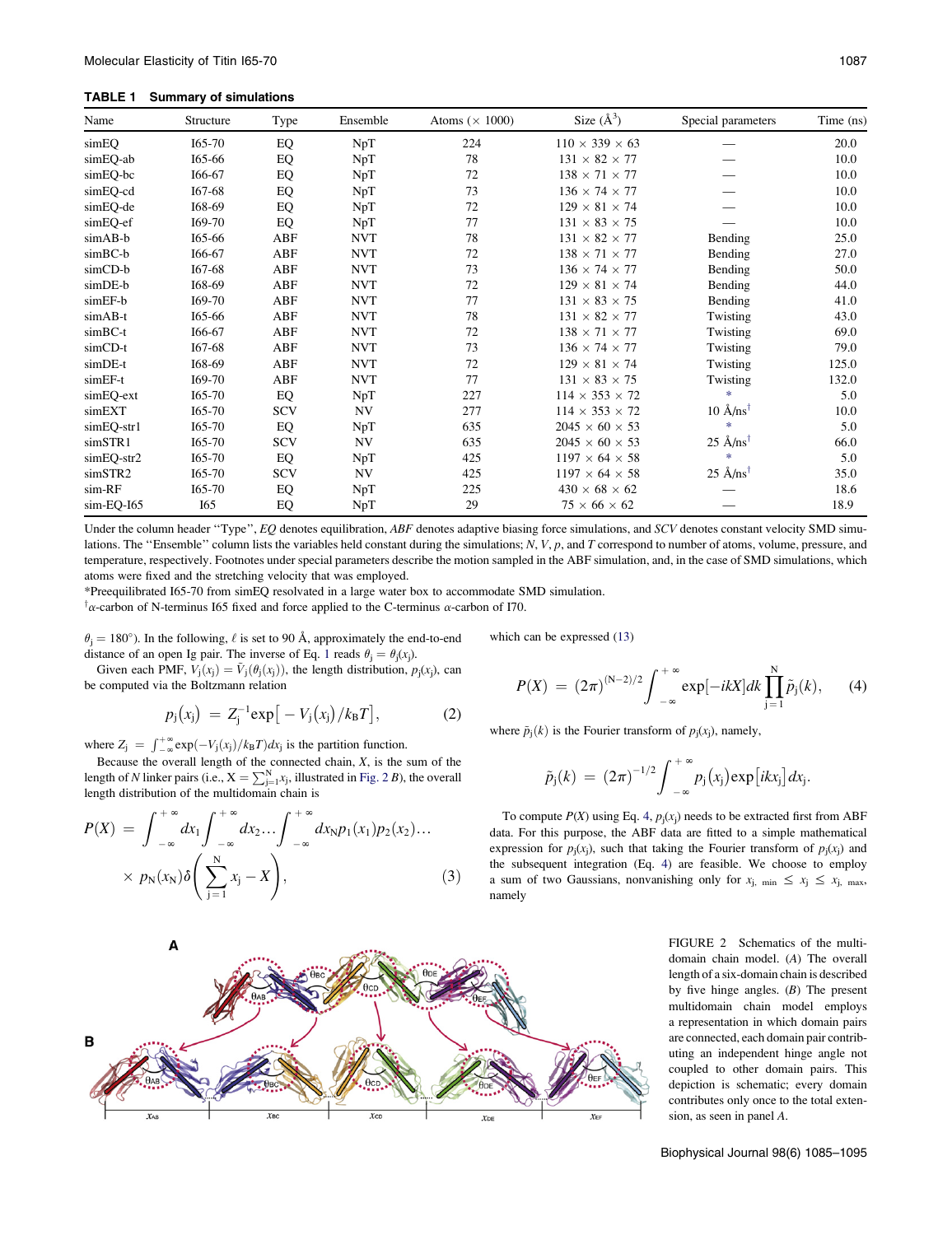$$
p_j(x_j) = a_1 \exp[-c_1(x_j - b_1)^2] + a_2 \exp[-c_2(x_j - b_2)^2],
$$
\n(5)

with parameters  $a_1$ ,  $b_1$ ,  $c_1$ ,  $a_2$ ,  $b_2$ , and  $c_2$ , and  $x_{j, min}$ ,  $x_{j, max}$  fitted to ABF data (see Results).

The central limit theorem ([38\)](#page-10-0) states that for large  $N$ ,  $P(X)$  assumes the form of a Gaussian with average  $\overline{X}$  and mean-square deviation  $\Sigma^2$ , i.e.,

$$
P(X) = (2\pi\Sigma^2)^{-1/2} \exp[-(X-\overline{X})^2/2\Sigma^2].
$$
 (6)

Here  $\overline{X}$  is the sum of the averages of  $x_j(\overline{X} = \sum_{j=1}^{N} \overline{x}_j)$  and  $\Sigma^2$  the sum of the mean-square deviations  $\sigma_j^2$  of  $p_j(x_j)$   $(\sum_{j=1}^N \sum_{j=1}^N \sigma_j^2)$ .

So far we have considered the length distribution of a multidomain chain without external force. However, of interest is how the length changes when a (constant) force  $f$  is applied. The potential for the bending motion of each hinge  $j$  is then

$$
\widehat{V}_j(x_j) = V_j(x_j) - fx_j. \tag{7}
$$

As a consequence, the length distribution of each domain pair,  $\hat{p}_i(x_i)$ , becomes

$$
\widehat{p}_j(x_j) = \exp\left[-\widehat{V}_j(x_j)/k_B T\right] / \int_{-\infty}^{+\infty} \exp\left[-\widehat{V}_j(x_j)/k_B T\right] dx_j.
$$
\n(8)

The value  $\hat{p}_i(x_i)$  allows one to determine the average domain pair-length  $\langle x_j \rangle_{\widehat{V}_j}$  (the subscript denotes that the average is performed over all configuration of  $\widehat{V}_j$ ) rations weighted by the Boltzmann factor corresponding to  $\hat{V}_j$ )

$$
\langle x_j \rangle_{\widehat{V}_j} = \int_{-\infty}^{+\infty} x_j \widehat{p}_j(x_j) dx_j = \int_{-\infty}^{+\infty} x_j \exp[-\widehat{V}_j(x_j)/k_B T] dx_j / \times \int_{-\infty}^{+\infty} \exp[-\widehat{V}_j(x_j)/k_B T] dx_j.
$$
 (9)

One can derive (see the [Supporting Material](#page-9-0))

$$
\langle x_j \rangle_{\widehat{V}_j} = \langle x_j \exp[f x_j / k_B T] \rangle_{V_j} / \langle \exp[f x_j / k_B T] \rangle_{V_j}.
$$
 (10)

The average overall end-to-end distance,  $\langle X \rangle = \sum_{j=1}^{N} \langle x_j \rangle_{\widehat{V}_j}$ , can then be written

$$
\langle X \rangle = \sum_{j=1}^{N} \Big[ \langle x_j \exp[f x_j / k_B T] \rangle_{V_j} / \langle \exp[f x_j / k_B T] \rangle_{V_j} \Big] \equiv g(f).
$$
\n(11)

From this one obtains the force-extension curve  $f = g^{-1}(\langle X \rangle)$ , which is well-defined as  $g$  is a monotonic function of  $f$  as shown in the [Supporting](#page-9-0) [Material.](#page-9-0)

In the case where the applied force,  $f$ , is small, Taylor expansion of the exponential terms in Eq. 11 yields

$$
\langle X \rangle \approx \sum_{j=1}^{N} \left[ \langle x_j \rangle_{V_j} + (f/k_B T) \sigma_j^2 \right] = \overline{X} + (f/k_B T) \sum_{j=1}^{N} \sigma_j^2,
$$
\n(12)

where  $\sigma_j^2$  is the mean-square deviation of the length distribution  $p_j(x_j)$  and  $\overline{X}$ is defined as  $\sum_{j=1}^{N} \langle x_j \rangle_{V_j}$ . It is then obvious that the chain behaves as a spring of resting length  $\overline{X}$  and overall spring constant

$$
k_{\text{chain}} = k_{\text{B}} T / \sum_{j=1}^{N} \sigma_j^2.
$$
 (13)

This behavior is the one that also characterizes the statistical mechanics of the potential in Eq. 6. Equations 12 and 13 hold only for small forces, i.e., for  $f_x \ll k_B T$ ; in general, one needs to use Eq. 11.

## RESULTS

## Equilibration of titin I65-70 reveals interdomain flexibility

The crystal structure for titin I65-70 was solvated in a water box under physiological ionic conditions and free dynamics were performed for 20 ns in  $\sin EQ$  (see [Table 1\)](#page-2-0). Analysis of the RMSD of the protein revealed that the individual domains of titin Ig6 remained stable. The bending and twisting angles between Ig-domains along the crescentshaped chain were observed to fluctuate during relaxation, suggesting that such interdomain motions represent a source of elasticity. Equilibrium simulations alone, however, are not sufficient to quantitatively describe this elasticity. We employed a combination of SMD and ABF simulations to fully characterize the underlying energetics of this interdomainbased, so-called tertiary structure elasticity.

#### Overall tertiary structure elasticity of titin Ig6

To assess the soft elasticity arising upon extending Ig6 from a crescent-shaped chain to a linear chain, SMD simulations were carried out as described below (see also the [Supporting](#page-9-0) [Material\)](#page-9-0). Such simulations [\(35](#page-10-0)) had successfully characterized the elasticity of titin I91 ([7,17](#page-9-0)), fibronectin [\(18](#page-9-0)), ankyrin ([22\)](#page-9-0), and cadherin [\(23](#page-9-0)). In  $simEXT$ , the equilibrated Ig6 structure from  $\sin EQ$  had its N-terminus  $\alpha$ -carbon fixed while a force was applied to the C-terminus  $\alpha$ -carbon at a stretching velocity of 10  $\AA$ /ns. The direction of stretching was chosen to lengthen the Ig6 chain, and force was applied until the chain was completely straightened, but with avoiding secondary structure disruption. The structural transition is illustrated in [Fig. 3](#page-4-0) A. The extension versus time,  $x(t)$ , curve is provided in [Fig. S4](#page-9-0) in the [Supporting Material](#page-9-0). The value  $x(t)$  is governed by the Langevin equation in the strong friction limit, which can be written

$$
\gamma \dot{x} = f_{\text{chain}}(x) - k_{\text{s}}(x - vt) + \sigma \xi(t), \tag{14}
$$

where  $f_{chain}(x)$  is the force due to the tertiary elasticity of the Ig6 chain,  $k_s$  is the SMD spring constant ( $k_s = 3 k_B T/\text{\AA}^2$ ; see Methods), v is the stretching velocity ( $v = 10 \text{ Å} / \text{ns}$ ), and the last term describes (thermal) Gaussian white noise with RMSD denoted by  $\sigma$  and  $\langle \xi(t) \rangle = 0$ . According to the fluctuation-dissipation theorem, it holds that  $\sigma^2 = 2 k_B T \gamma$ . As long as  $f_{chain}(x)$  is negligible compared to  $\gamma \dot{x}$  (i.e., for  $|f_{\text{chain}}(x)| \ll |\gamma \dot{x}|$ , one can write for the average extension,  $\langle x(t) \rangle$ ,

$$
\gamma \langle \dot{x}(t) \rangle = -k_{\rm s} [\langle x(t) \rangle - vt], \qquad (15)
$$

the solution of which is

Biophysical Journal 98(6) 1085–1095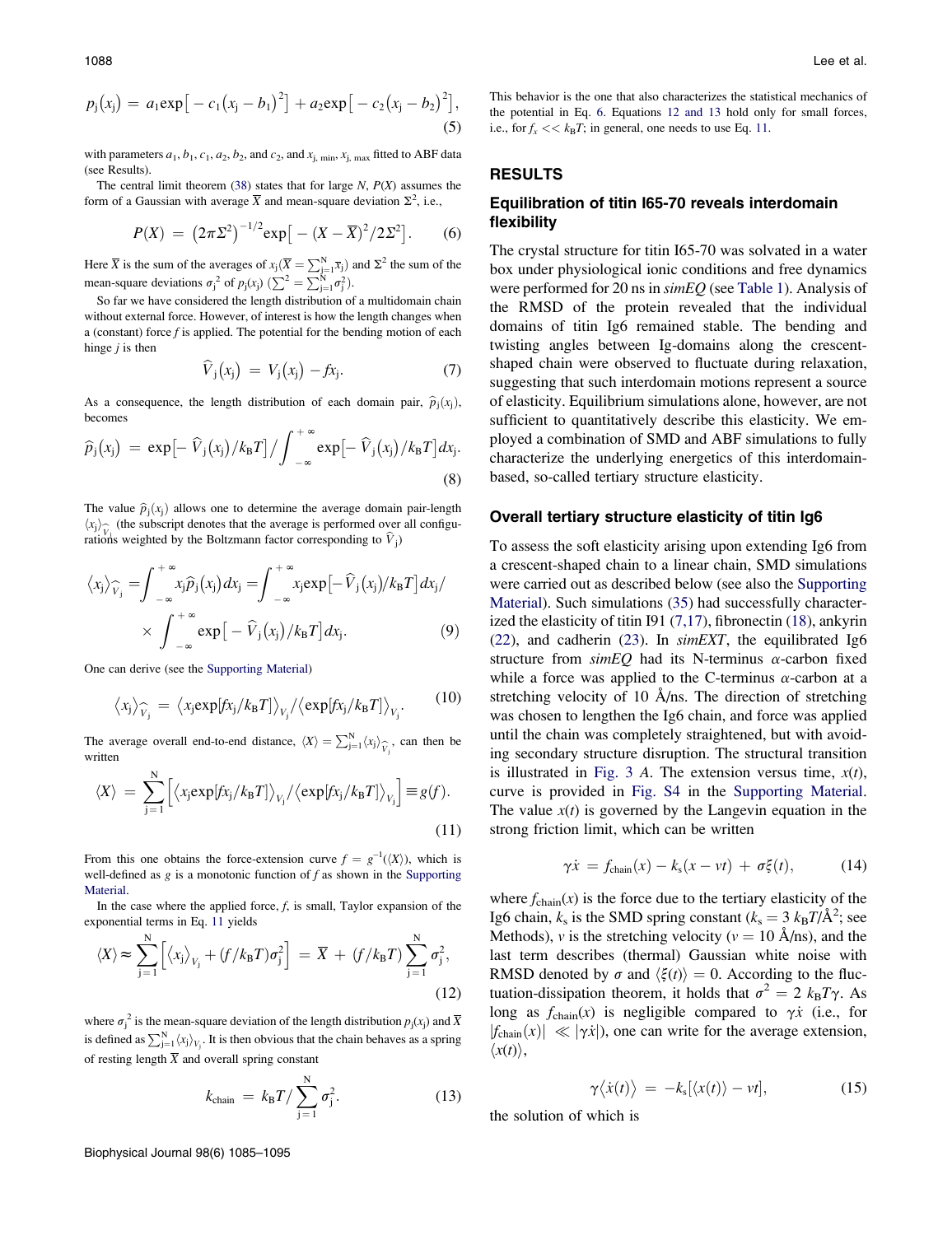<span id="page-4-0"></span>

$$
\langle x(t) \rangle = vt - (v\gamma/k_s)[1 - \exp(-k_s t/\gamma)]. \qquad (16)
$$

One can recognize that, after  $\exp(-k_s t/\gamma)$  has decayed to zero, the average extension is  $\langle x(t) \rangle \sim vt - \Delta x$ , where  $\Delta x = v\gamma/k_s$  is the extension of the SMD spring. The quantity  $\gamma$  can be estimated from the value  $D \approx 1.5 \times 10^{-6}$  cm<sup>2</sup>/s of a typical protein diffusion coefficient ([39](#page-10-0)) using  $D = k_B T/\gamma$ . From this follows  $\Delta x = 0.2$  Å which, indeed, agrees closely with the simulated extension as shown in [Fig. S4.](#page-9-0)  $F_0 = k_s \Delta x$  is the force that the SMD spring exerts on Ig6 for extension at <60 Å. One can readily show  $F_0 = v\gamma$ , i.e., the force arising in the spring is just the frictional force that resists the tip of Ig6 being dragged with velocity  $v$ . Using the expressions above, one obtains  $F_0 = 28$  pN.

The force-extension curve from our simulation, covering a maximum extension of 100  $\AA$ , is shown in Fig. 3 B. The considerable noise in the force values ( $\Sigma_{\text{force}} = 91 \text{ pN}$ ) seen in Fig.  $3 B$  can be attributed largely to thermal fluctuations in the SMD spring. Using the known result for the position RMSD of a harmonic spring,  $\sigma_{\text{pos}} = \sqrt{k_B T / k_s}$ , one can tion KNISD of a natified spring,  $\sigma_{\text{pos}} = \sqrt{\kappa_{\text{B}}T/\kappa_{\text{s}}}$ , one can estimate the force RMSD through  $\sigma_{\text{force}} = k_{\text{s}}\sigma_{\text{pos}} = \sqrt{k_{\text{s}}k_{\text{B}}T}$ . One finds  $\sigma_{\text{force}} = 70 \text{ pN}$ , which is 80% of the overall noise value  $\Sigma_{\text{force}}$  seen in Fig. 3 B; other degrees of freedom constitute the remaining 20% of the noise. The black trace in Fig.  $3 \, B$  shows the average force value, which is constant during the first half of the simulation period, as suggested by the deliberations above, and, indeed, matches the estimated value of 28 pN closely. [Movie S1](#page-9-0), in the [Supporting](#page-9-0) [Material,](#page-9-0) illustrates the forced straightening of Ig6, correlating the interdomain rearrangement with the precise point on the force-extension curve in Fig. 3 B.

So far, the information gained from Fig. 3 B does not reveal anything about  $f_{chain}(x)$  characterizing the tertiary structure elasticity of Ig6. However, the force trace (black)

FIGURE 3 Steered molecular dynamics (SMD) simulations probing the tertiary structure elasticity of titin Ig6. (A) Snapshots from simEXT depicting the extension of Ig6 without unfolding the individual domains. (B) Resulting force-extension curve, with the black trace corresponding to the average force measured. The force fluctuation can be attributed to the SMD spring as discussed in the text. The quantities  $f_{\text{ave}}$  and  $\Sigma_{\text{force}}$ , discussed in the text, were computed over the extension range of  $10-60 \text{ Å}$ , i.e., after the initial relaxation and before the increase of the stretching force above 28 pN (value shown as a black dashed line). The blue and red traces were computed by using the multidomain chain model to determine  $f_{chain}(x)$  and solving Eq. 17 as described in the text, with the blue trace computed by considering only the hinge-bending motions, and the red trace considering both the bending and twisting motions. The orange trace describes the last  $\sim$ 10 Å of Ig6 extension stemming from the intrinsic stretching of the individual domains; the elasticity characterizing this motion was measured from an equilibrium simulation described in the text and in the [Supporting Material](#page-9-0). The agreement between simulation (black) and theoretical description (red, orange) does not involve any fitting parameters.

in Fig. 3 B exhibits an increase above  $\gamma v = 28$  pN beyond 60 Å extension, 60 Å corresponding to the x value for which  $f_{chain}(x)$  begins to rise above the hydrodynamic drag of 28 pN. This motion of Ig6 is then characterized by

$$
\gamma \langle \dot{x}(t) \rangle = f_{\text{chain}}[\langle x(t) \rangle] - k_{\text{s}}(x - vt), \tag{17}
$$

which can be solved numerically.  $f_{\text{chain}}[\langle x(t)\rangle]$  is due to bending and twisting motions as well as due to reversible elastic extension of individual Ig domains. These contributions to  $f_{chain}(x)$  will be discussed now.

#### Local tertiary structure elasticity of titin I65-70

To learn how the hinge-bending and twisting motions contribute to the overall tertiary structure elasticity of the Ig-chain as seen in Fig. 3, we employed ABF simulations ([25–27\)](#page-9-0) that determined the corresponding PMFs,  $V_i(x_i)$ . Simulations were performed separately on the five pairs of neighboring Ig-domains: I65-66, I66-67, I67-68, I68-69, and I69-70. The ABF simulations listed in [Table 1](#page-2-0) are named according to the specific Ig-pair and type of motion with A, B, C, D,... corresponding to 165, 166, 167, 168,..., respectively, and "b" and "t" corresponding to hinge-bending and hinge-twisting, respectively.

The first set of simulations ( $\sin A B - b$  to  $\sin E F - b$ ) sampled the bending motion (illustrated in [Fig. 4](#page-5-0) A) in which the domains bend at the linker toward and away from each other like two adjoining pages of a book, producing a free energy profile as a function of the bending angle. [Fig. 4](#page-5-0) A shows the PMF as a function of bending angle for each of the two-Ig pairs, with the initial conformation observed in the respective equilibrium simulation of two Ig-domains denoted by a green diamond. The PMFs shown in [Fig. 4](#page-5-0) A show that the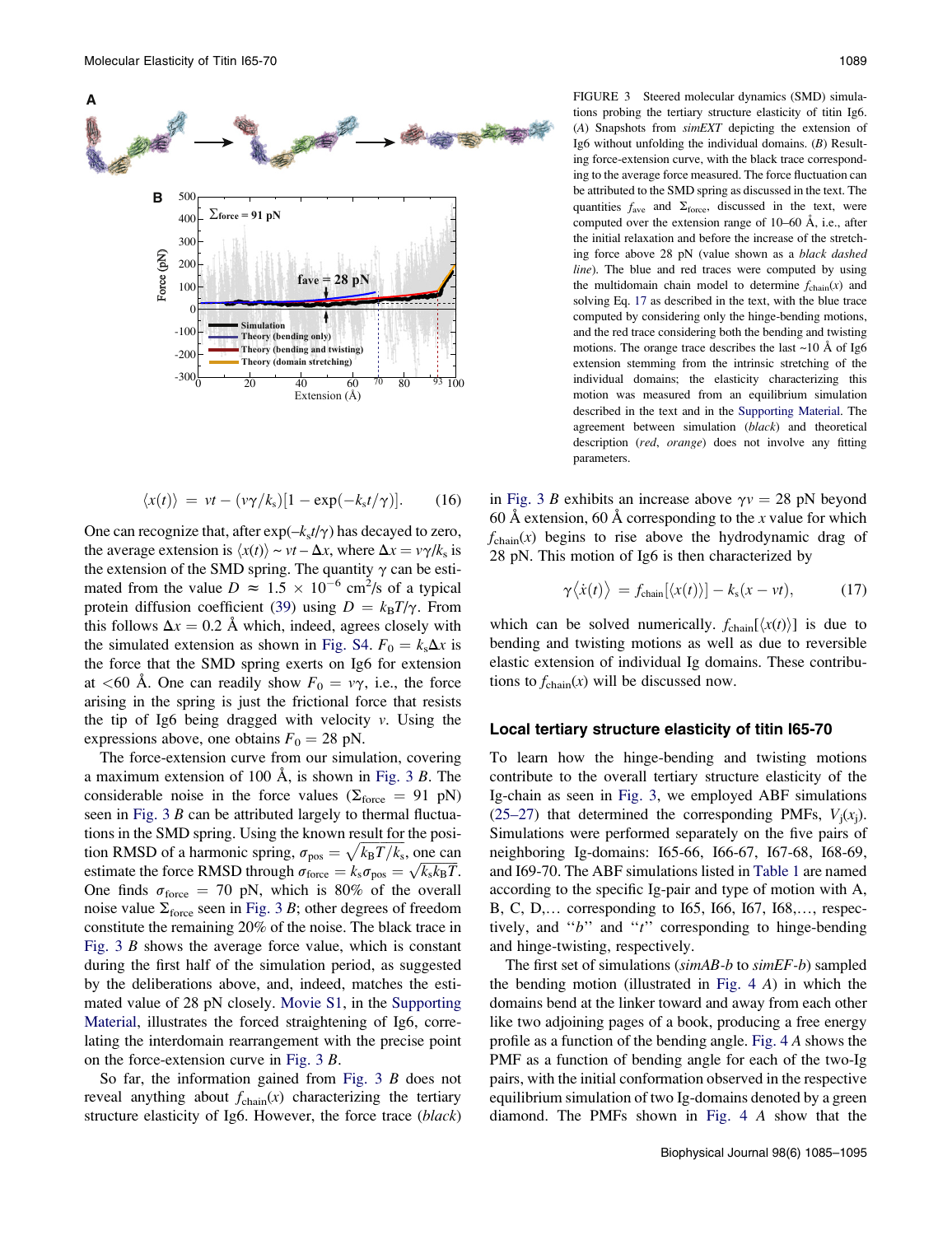<span id="page-5-0"></span>

FIGURE 4 ABF simulations probing the tertiary structure elasticity of titin Ig6. ABF simulations were carried out on each of the connected Ig-domain pairs to probe the energetics of two types of motions: (A) a hinge-bending motion in which the domains bend away from each other at the flexible linker, and  $(B)$ a hinge-twisting motion corresponding to a twisting of the chain. In panel A, the potential of mean force (PMF) is shown as a function of the bending angle, with the position observed in respective equilibrium simulations marked by green diamonds. In the panel B, the PMF is plotted as a function of twisting angle, measured also against the equilibrium position. Bending and twisting motions for a domain pair are coupled, such coupling manifests itself in the overall extension of Ig6, and is discussed in the [Supporting Material](#page-9-0).

energetic cost of altering the bending angle between domains of Ig6, i.e., flexing them open and closed, is actually quite low, of approximately several  $k_B T$ . In the case of bending the hinge between I67-68 simulated in simCD-b, some crowding between the domains due to the short linker did occur as the bending angle was closed. One would expect the same behavior for the bending motions between I68-69 (also with a short linker) simulated in  $\textit{simDE-b}$ ; however, the equilibrium structure for the I68-69 pair from  $simEQ$ de reveals that the domains are offset slightly, so that crowding does not pose a significant barrier toward closing this bending angle. The PMFs for all five Ig-pairs show, therefore, soft barriers to domain-domain extension as a result of the low energy cost of opening and closing the individual domain hinges via bending motions.

The second set of ABF simulations (simAB-t through  $simEF-t$ ) sampled the tertiary structure elasticity related to the twisting motions between adjacent domains, illustrated in Fig. 4 B. Beginning from the structures of each Ig-pair derived from equilibrium simulations (simEQ-ab through  $simEQ-ef$ ), one domain was twisted away from the other. Fig. 4 B depicts the potential of mean force as a function of the twisting angle,  $\alpha$ , for the five Ig pairs. The twisting motion PMFs reveal that small angular deviations ( $-\alpha \leq$ 40°) encounter little mechanical resistance as a result of domain-domain interactions. However, continued rotation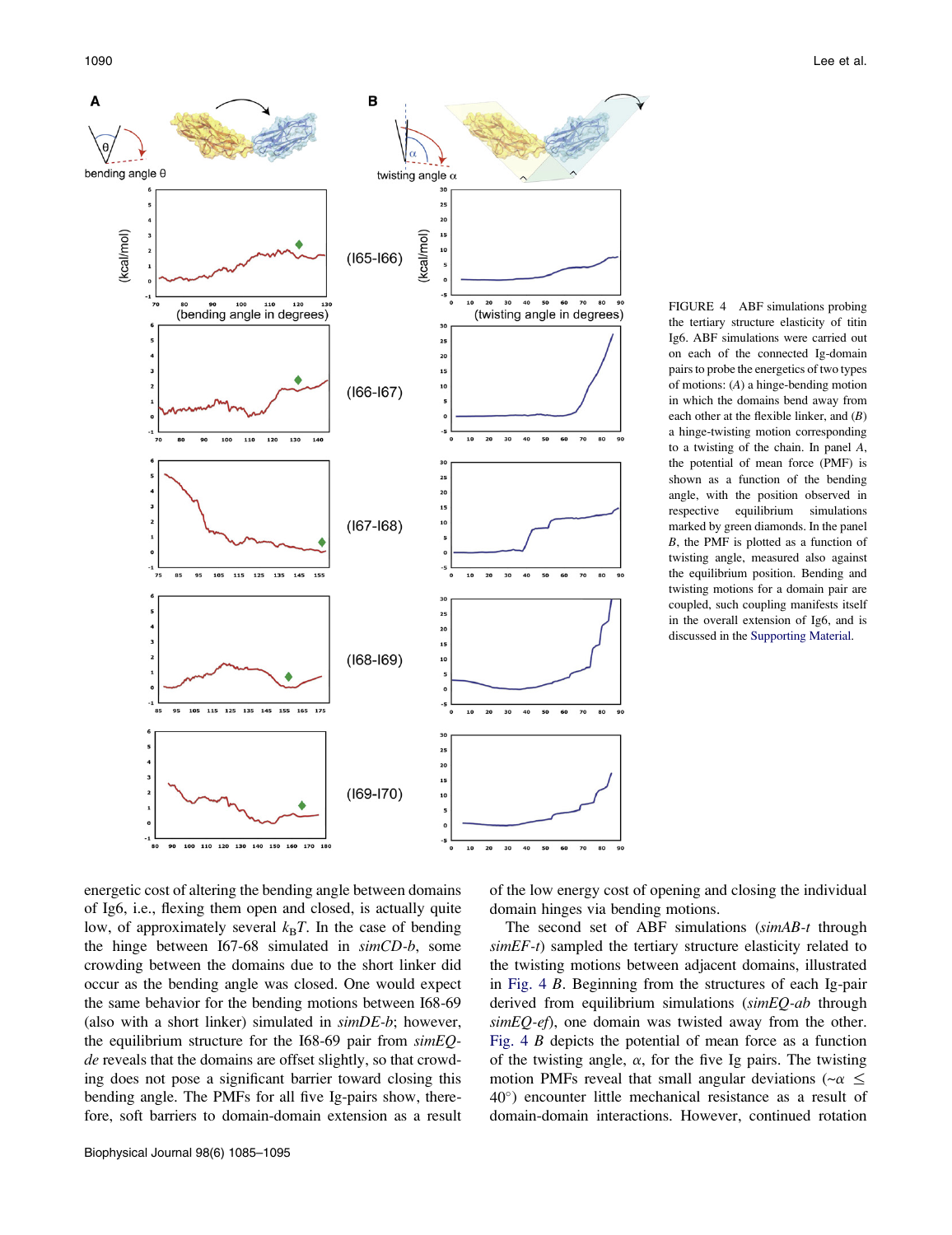toward larger twisting angles commands a significant energy cost. In the case of the I67-68 pair (simCD-t), steric crowding appears to come into play at lower degrees of twisting angle  $(\sim]37^\circ$  away from equilibrium) compared with the other Ig pairs, the latter not imposing a large penalty to additional twisting until angles between 50 and  $60^\circ$  are reached. The overall trend of PMFs suggest that there exists heterogeneity along an Ig chain with respect to twisting angles as long as the domains adopt moderate interdomain twisting angles, and that significant elasticity can derive from twisting motion.

# Hinge motions in Ig pairs produce an elastic multidomain chain

The free-energy profiles for the hinge-bending motions of the tandem Ig-pairs ([Fig. 4](#page-5-0) A) permit one to describe the collective elastic behavior of Ig6. In Lee et al. ([13\)](#page-9-0), a rudimentary multidomain chain model had been constructed by replicating properties of Z1Z2 hinges into a chain. Here we adopt a similar methodology, described in Methods, with the following modifications:

- 1. The free-energy profile of each domain pair opening is not assumed to be harmonic, i.e., the length distribution of domain pair j,  $p_i(x_i)$ , is not necessarily Gaussian; and
- 2. The free energy of the bending motions of the domain pairs, and consequently their length distributions, do not necessarily have to be uniform, i.e., each  $p_i(x_i)$  is different, to reflect the heterogeneity of linker behavior.

Taking the PMF results from [Fig. 4](#page-5-0)  $A$  ( $V_i(x_i)$ , where j denotes the five domain pairs  $AB, BC, CD, DE$ , and  $EF$ ), the individual length distributions  $p_i(x_i)$  were computed via Eqs. 1 and 2 and plotted in [Fig. S1](#page-9-0) A. The data were then fitted to a sum of two Gaussians (Eq. 5). As seen in [Fig. S1](#page-9-0) A, the  $p_i(x_i)$  distributions are nonidentical and non-Gaussian. The mean end-to-end distance of the domain pair j,  $\overline{x}_j = \langle x \rangle_{V_j}$ , and the RMSD of the length distribution,  $\sigma_j = [\langle (x_j - \overline{x}_j)^2 \rangle_{V_j}^2]^{1/2}$ , were computed and are shown also in [Fig. S1](#page-9-0) A. The free parameters used for these calculations are listed in [Table S1.](#page-9-0)

The five bending angles were then connected to form a hypothetical multidomain chain as depicted in [Fig. 2](#page-2-0) B, and the overall length distribution of this chain,  $P(X)$ , was computed via Eq. 4 and plotted in [Fig. S1](#page-9-0) B (black curve). Although each  $p_i(x_i)$  is non-Gaussian ([Fig. S1](#page-9-0) A), the final  $P(X)$  closely resembles a Gaussian distribution, as expected from the central limit theorem (Eq. 6, see Methods), with average  $\overline{X} = \sum_{i=1}^{5}$  $\sum_{j=1}^{\infty} \langle x_j \rangle_{V_j}$ , and overall RMSD  $\Sigma$  given by  $\Sigma^2 = \sum_{j=1}^5 \sigma_j^2$ .

The Gaussian fit is shown in [Fig. S1](#page-9-0) B (gray curve).  $\overline{X}$  agrees well with  $\langle X \rangle = \int dX P(X) X$  (352.3 Å vs. 358.1 Å), and likewise  $\Sigma$  agrees well with  $\left[\int dX(X - \langle X \rangle)^2 P(X)\right]^{1/2}$  (14.9 Å vs.  $16.8$  Å). The close agreement is quite remarkable as the central limit theorem holds strictly only in the limit  $N \to \infty$ . This result implies that repeat proteins behave overall like harmonic elastic springs in the limit of weak force (see Methods). As numerous other elastic proteins are also made of repeat domains, e.g., ankyrin, cadherin, and fibrin ([20,22,23,40,41\)](#page-9-0), this result (i.e., that repeat proteins in obeying the central limit theorem act as Brownian springs) is of general importance, although it holds only for small extension.

The relationship between mechanical force and arbitrary chain extension was computed using Eq. 11, which, in terms of the probability distributions  $p_i(x_i)$ , is

$$
\langle X \rangle = \sum_{j=1}^{5} \left[ \int_{-\infty}^{+\infty} x_j p_j(x_j) \exp\left[ f x_j / k_B T \right] dx_j / \right. \times \int_{-\infty}^{+\infty} p_j(x_j) \exp\left[ f x_j / k_B T \right] dx_j \right].
$$
\n(18)

The chain extension, i.e.,  $\langle X \rangle - \langle X \rangle_f = 0$ , versus applied force  $f$ , is plotted in [Fig. S1](#page-9-0) C (dashed trace). At low forces  $(f < 5$  pN), the force-extension relation displays the linear behavior ([Fig. S1](#page-9-0) C, inset) given by Eqs. 12 and 13, derived in the small force limit, with effective spring constant  $k_c$  =  $k_{\rm B}T/\Sigma^2$ <sub>soft/stiff</sub>,  $\Sigma_{\rm soft/sdiff}^2 = \sum_j \sigma_j^2$ , where j includes all five domain pairs, both soft and stiff. One can compute the value of  $k_c$ , and obtains  $k_c \approx 0.005 k_B T/\text{\AA}^2$ . When force increases, the chain departs from the linear regime, becoming stiffer, as represented by an increased slope in the force-extension curve, corresponding to opening of the stiffer hinges. At ~40 Å extension when both soft hinges (BC and DE) are maximally opened (note  $\Delta x_{\text{soft, max}} = \Delta x_{\text{BC, max}} + \Delta x_{\text{DE, max}} \approx 40 \text{ Å}$ ), the slope of the force-extension curve increases to  $k_{\rm B}T/\sum_{\rm j}\sigma_{\rm j}^2$ , where now  $j = AB$ , CD, and EF, i.e., j counts mainly the three stiff hinges. To determine the appropriate  $f_{chain}(x)$ , one employs again Eq. 18 to obtain  $\langle X \rangle = g(f)$ . The value g(f) being a monotonic function of f, i.e.,  $\partial g/\partial f > 0$  as demonstrated in [Supporting Material](#page-9-0), one can determine  $(x = \langle X \rangle) f(x) = g^{-1}(x)$ .  $f_{chain}(x)$  was then plugged into Eq. 17 and the applied force as a function of Ig6 extension during the SMD simulation was computed numerically. The result is plotted as a blue trace in [Fig. 3](#page-4-0) B.

 $\sum_{j=1}^{5} \Delta x_{j, max} \approx 70 \text{ Å}$  can be reached through forces of At most, a ~70 Å extension  $(\Delta x_{\text{soft,max}} + \Delta x_{\text{stiff,max}})$ a few tens of pN, i.e., for extensions deriving purely from domain-domain bending ([Fig. S1](#page-9-0) C). Beyond 70 Å extension, the tertiary structure elasticity due to domain-domain bending is exhausted. To describe the tertiary structure elasticity over a wider range, i.e., over the interval  $[0 \text{ Å}, 100 \text{ Å}]$ , one should account for all other degrees of freedom that permit stretching of up to  $100$  Å. An obvious choice is domain twisting (neglected so far). In this case, the maximum extension is calculated to be  $\sum_{j=1}^{10} \Delta_{xj,max} = 93$  Å (see [Fig. S1](#page-9-0) C, gray trace; details on the calculation presented in [Fig. S2](#page-9-0) and [Table S2](#page-9-0)). The Ig6 extension under SMD pulling, including both bending and twisting motions in the chain, was calculated again via Eq. 17 and plotted as a red trace in [Fig. 3](#page-4-0) B. It is noteworthy that  $f_{chain}(x)$  accounting for bending and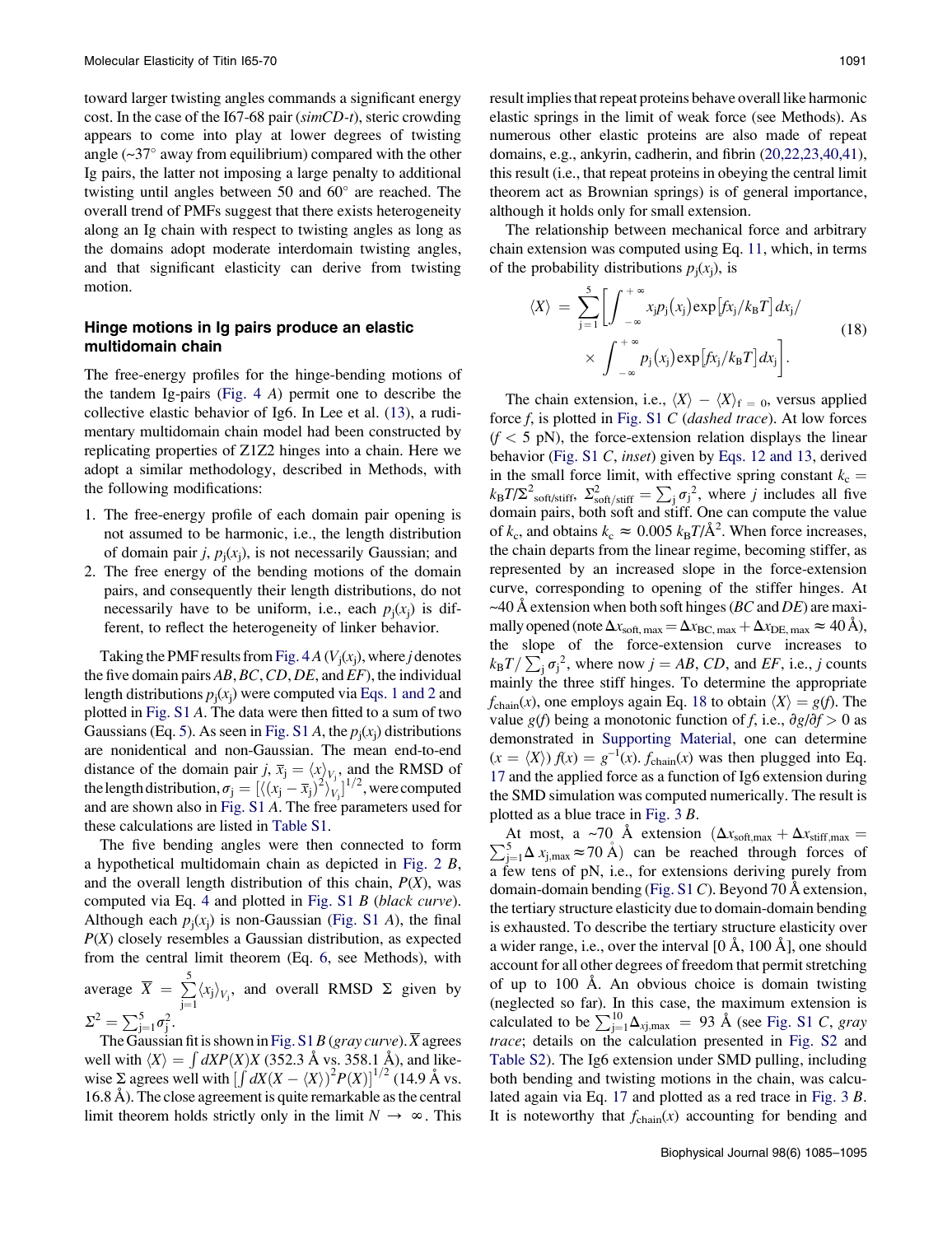twisting renders the overall chain softer than it does if only bending is accounted for ([Fig. S1](#page-9-0) C, inset). Every further degree of freedom accounted for renders a chain overall softer; a stiff degree of freedom adds less ''softness'' than a soft degree of freedom.

Extension beyond 93 A involves stretching of individual Ig domains. Significant further extension would lead to rupture of domain secondary structure, but small extension involving reversible (on a nanosecond timescale) domain stretching is permitted without rupturing of secondary structure. To determine the underlying force-extension characteristic of individual domains, we determined  $U_i(x_i)$  for single domain extension by simply monitoring  $x_i(t)$  for the individual domains as described in the [Supporting Material](#page-9-0) to obtain the RMSD value of  $x_i(t)$  for each domain [\(Fig. S3\)](#page-9-0). The resulting value measured  $\sim 0.6$  Å, which corresponds to a force-extension curve for the overall stretching of I65-I70 of  $f_0(x) =$  $\frac{1}{k_{\text{B}}T/(6 \times (0.6 \text{ Å})^2)}$  $\overline{\phantom{a}}$  $(x - x_{eq})$ , where  $x_{eq} = 93 \text{ Å}$  is the equilibrium length of Ig6 after straightening it through domain-domain bending and twisting. [Fig. S1](#page-9-0) C shows the force-extension curve for Ig6 determined after the procedure above, adding to domain-domain bending and twisting (black solid curve). As shown by [Fig. 3](#page-4-0) B (orange trace), inclusion of the stretching degree of freedom reproduces the simulated force response of the Ig6 chain during SMD pulling very clearly. At extension  $x = 100$  Å, this force assumes a value of 200 pN, which is sufficient to rupture the secondary structure of individual Ig domains (i.e., at this extension, the secondary structure elasticity regime of Ig6 sets in).

### Secondary structure elasticity of titin I65-70

Force spectroscopy experiments unfolding polyprotein Ig-chains have produced a distinct sawtooth force-extension profile interpreted as the sequential rupture of individual Ig-domains ([5–9,42,43\)](#page-9-0). All-atom MD simulations up to this point have been limited by computational resources and by the availability of relevant structures to simulating the unfolding of only single Ig-domains [\(16,17,19,44\)](#page-9-0). Recent strides in computational efficiency permit us now to carry out SMD simulations to completely extend and unfold titin Ig6.

After equilibrating the Ig6 structure  $(simEQ\text{-}str1)$ , the N-terminal  $\alpha$ -carbon of titin I65 was fixed and a stretching force applied to the  $\alpha$ -carbon of the C-terminus of titin I70 in simSTR1, employing a constant velocity protocol [\(28](#page-10-0)) with  $v = 25$  Å/ns, until all six domains had ruptured and fully extended. The resulting force-extension curve ([Fig. 5](#page-8-0) A) shows clearly individual force peaks. These peaks, labeled  $(ii)$ – $(vii)$ , are correlated with the unraveling of individual Ig-domains, producing a sawtoothlike profile similar to those seen in experiment. The drop in force after each force peak, i.e., the domain unraveling event, indicates a relief in stress along the Ig-chain. A detailed view of the structural dynamics reveals that the domain unraveling in every case is initiated by the separation of the terminal  $\beta$ -strands that are adjacent in each domain forming between them 7–9 hydrogen bonds. This strand separation has been described in detail previously ([17,20,45](#page-9-0)). As the internal  $\beta$ -strands, less stable than the terminal  $\beta$ -strands, readily unravel, the  $\beta$ -strands of unruptured domains are permitted to relax and stabilize their interstrand hydrogen bonding. Peak (ii) corresponds to the rupture of I65,  $(iii)$  to I70,  $(iv)$  to I66,  $(v)$  to I67,  $(vi)$  to I69, and  $(vii)$  to I68. Thus, the order of domain unraveling is  $165 \rightarrow 170 \rightarrow 166 \rightarrow 167 \rightarrow 169 \rightarrow 168$ , with the terminal domains rupturing before the ones in the middle of the Ig chain. A schematic of the rupture sequence is provided in [Fig. S5](#page-9-0) along with a further discussion. Fig.  $5 \, B$  shows snapshots of the individual domain rupturing events at the timepoints labeled  $(i)$ – $(vii)$ . The full unfolding trajectory for simSTR1 is available as [Movie S2](#page-9-0) and [Movie S3.](#page-9-0)

Additionally, a short simulation (sim-RF) exploring the refolding of Ig-domains was performed, starting from partially unfolded I65 and I70 domains. Although I70 was observed to refold as it had just crossed the terminal  $\beta$ -strand rupture barrier when the force was released for relaxation, I65 (which was more extended at the beginning of the equilibrium simulation) was not observed to refold on the timescale investigated (see [Fig. S7](#page-9-0) along with further details in the [Supporting Material\)](#page-9-0).

Simulation simSTR2 was carried out to stretch Ig6 containing internal disulfide bonds across Cys residues in domains I65, I66, I67, and I69 and to test whether altering the mechanical stability of individual Ig-domains alters the sequence of domain rupture. It turned out that the sequence of rupture remained identical to that observed in simSTR1 without crosslinked cysteines. Details for these simulations are presented in [Fig. S6;](#page-9-0) the trajectory of the simulation is shown in [Movie S5](#page-9-0) and [Movie S6](#page-9-0).

# **DISCUSSION**

The titin I-band, which includes the segment Ig65-Ig70, has been experimentally characterized as an exceptionally flexible region of titin, having elastic properties derived from its multidomain architecture of Ig-like, PEVK, N2B, and other disordered domains [\(1](#page-9-0)). The elasticity of titin I-band exhibits three complementary extension regimes [\(13](#page-9-0)):

- 1. A regime of soft entropic elasticity due to the disordered N2B and PEVK regions;
- 2. A regime of soft, so-called tertiary structure elasticity due to domain-domain bending and twisting as well as minor domain stretching; and
- 3. A stiff, so-called secondary structure elasticity due to the rupture of the  $\beta$ -strand structure of individual Ig-domains.

The latter two regimes have been the focus of this theoretical-computational study, made possible through the availability of the structure of the I65-I70 segment.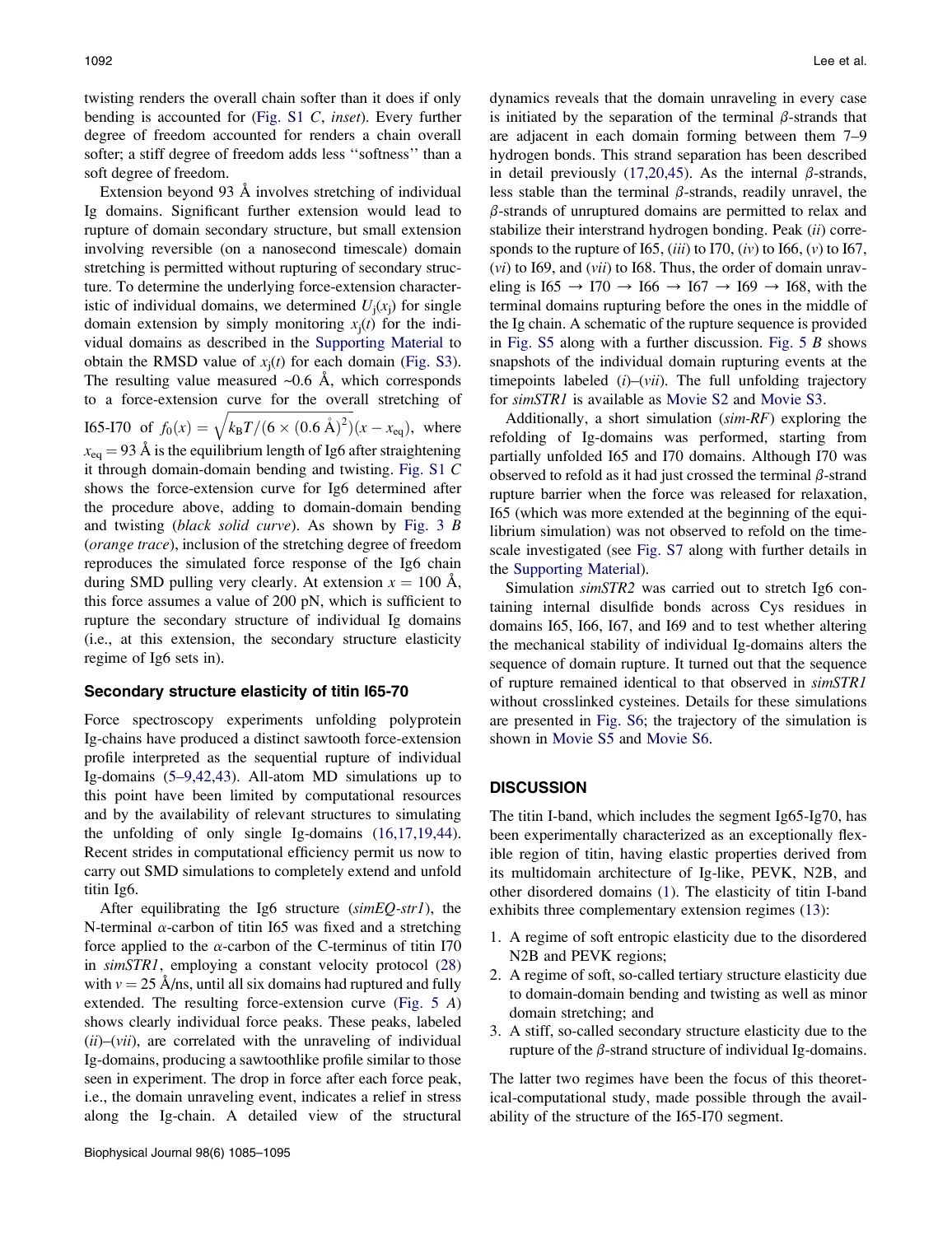<span id="page-8-0"></span>

FIGURE 5 SMD simulation for full unfolding of titin Ig6. (A) Force-extension curve from sim-STR1, in which the entire I65-70 Ig-domain was stretched until completely unfolded. Instead of simultaneously exhibiting rupturing across all domains, domains unfold one-by-one, producing a sawtooth pattern in the force extension profile. (B) Force peaks in (A) corresponding to ruptures of individual domains are denoted by numerals, corresponding to the close-up views of domain rupture. The domains rupture in the order I65  $\rightarrow$  I70  $\rightarrow$  I66  $\rightarrow$  I67  $\rightarrow$  I69  $\rightarrow$  I68.

### Tertiary structure elasticity of titin I-band segment I65-I70

Tertiary structure elasticity is due to bending and twisting motions involving the hinges between neighboring titin domains. The motions change, by  $\Delta x$ , the overall segment length x. Five bending and five twisting degrees of freedom (labeled  $j = 1, 2, \dots 10$ ) contribute to an increase of x by  $\Delta x_i$ along with weak stretching of each of the six domains (labeled  $j = 11, 12, ..., 16$ ). An overall elastic extension of segment I65-I70,  $\Delta x = \sum_{j=1}^{16} \Delta x_j$ , is assumed to arise in quasiequilibrium with the segment's remaining degrees of freedom and are governed by additive potentials of mean force  $V_i(x_i)$ . An external force, f, applied adds a potential  $-f x_i$  to each contributing degree of freedom and has been shown to lead to the average extension

$$
x = \langle X \rangle = \sum_{j=1}^{16} \left( \langle x_j \exp[f x_j / k_B T] \rangle_{V_j} / \langle \exp[f x_j / k_B T] \rangle_{V_j} \right) = g(f).
$$
\n(19)

The value  $g(f)$  is a fundamental function characterizing the force-extension relationship,  $f(x)$  (i.e., the elastic behavior of biopolymers in general), as it can be inverted to yield  $f(x) = g^{-1}(x)$ . This description has been shown in the molecular dynamics simulations presented above to be highly accurate, to a degree seldom found in the theory of biopolymers. The analysis outlined reveals that titin segment I65-I70 upon application of forces in the range [0, 200 pN] extends up to 100 Å. The analysis, based on  $g(f)$ , can be applied to any biopolymer system in the reversible stretching regime; the extension function  $g(f)$ , accordingly, deserves further investigation.

### Stiff secondary structure elasticity

Steered molecular dynamics simulations, in many previous studies, captured the force-induced unraveling of individual protein domains. Examples include unraveling of individual fibronectin type-III domains ([18,46,47\)](#page-9-0), spectrin repeats ([48\)](#page-10-0), fibrinogen coiled-coils [\(40](#page-10-0)), and titin domains such as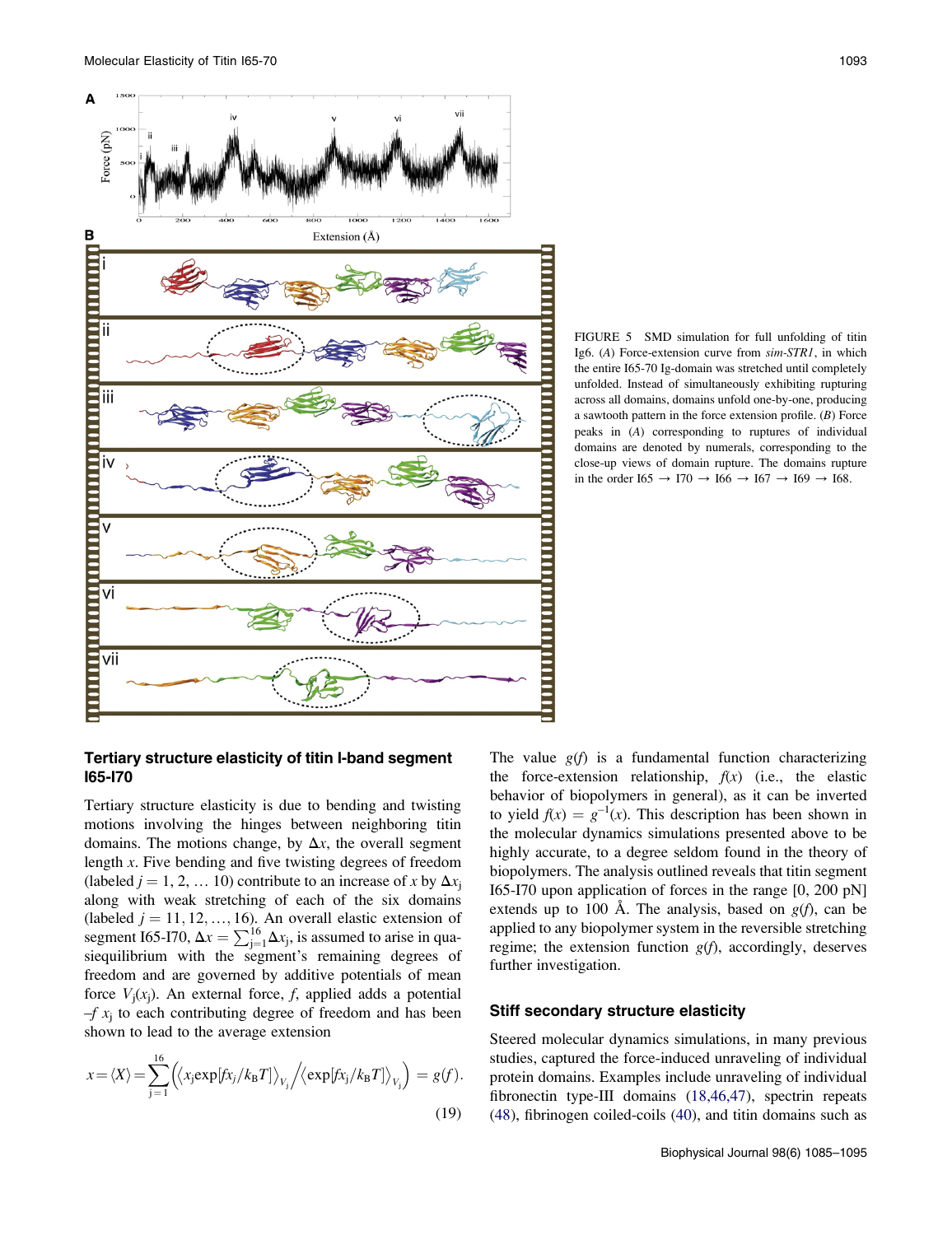<span id="page-9-0"></span>I1 ([45,49](#page-10-0)), and I91 (7,16,17). In the case of this article, the size of the simulations was increased to include stretching and unraveling of six connected Ig domains, allowing direct comparison to experimental results (namely the sawtooth force-extension trace ([43\)](#page-10-0)). Specifically, one observes that once a domain ruptures, tension is immediately relieved for all other domains along the chain, illustrating how each Ig-domain functions as a shock absorber for protecting other domains in the chain from forced rupture.

# Putting the pieces of the picture together into an elasticity hierarchy

It is now understood that titin's elastic response to forced stretching stems from the mechanical properties of its many constituent domains. The flexibility of these domains contributes to two distinct regimes of elasticity—1), a soft regime characterized by the rearrangement of protein tertiary structure and unraveling of disordered segments during protein elongation, and 2), at physiologically extreme forces, a regime characterized by the rupture of secondary structure folds of individual domains. Computational studies of single titin domains have contributed to this understanding by revealing that it is the network of hydrogen bonds, spanning the terminal  $\beta$ -strands of individual Ig-domains, which governs titin's secondary structure elasticity. The MD simulations on titin I65-70 reported here demonstrate additionally how the domain-domain arrangements and motions give rise to tertiary structure elasticity of titin's flexible I-band. Combining these insights with clues from prior experimental and computational studies, a picture of titin's mechanical properties emerges as a complex molecular spring. Many of nature's other mechanical proteins likely share mechanisms that employ multiple regimes of elasticity for bearing and transforming forces in cells ([50\)](#page-10-0).

### SUPPORTING MATERIAL

Seven figures, two tables, and five movies are available at [http://www.](http://www.biophysj.org/biophysj/supplemental/S0006-3495(09)06002-0) [biophysj.org/biophysj/supplemental/S0006-3495\(09\)06002-0](http://www.biophysj.org/biophysj/supplemental/S0006-3495(09)06002-0).

The authors thank Christophe Chipot, Ioan Kosztin, Hei-Chi Chan, and Johan Strumpfer for insightful discussions.

This work was supported by the National Institutes of Health (grants No. NIH P41-RR05969 and No. R01-GM073655). Computer time was provided through the National Resource Allocation Committee grant (No. NRAC MCA93S028) from the National Science Foundation. E.H.L. was supported in part by the Hazel I. Craig Fellowship and E.v.C. by the Roche Research Foundation.

### **REFERENCES**

- 1. Tskhovrebova, L., and J. Trinick. 2003. Titin: properties and family relationships. Nat. Rev. Mol. Cell Biol. 4:679–689.
- 2. Labeit, S., and B. Kolmerer. 1995. Titins: giant proteins in charge of muscle ultrastructure and elasticity. Science. 270:293–296.
- 3. Linke, W. A., M. Ivemeyer, ..., B. Kolmerer. 1998. Nature of PEVKtitin elasticity in skeletal muscle. Proc. Natl. Acad. Sci. USA. 95:8052–8057.
- 4. Granzier, H. L., and S. Labeit. 2004. The giant protein titin: a major player in myocardial mechanics, signaling, and disease. Circ. Res. 94:284–295.
- 5. Rief, M., M. Gautel, ..., H. E. Gaub. 1997. Reversible unfolding of individual titin immunoglobulin domains by AFM. Science. 276: 1109–1112.
- 6. Carrion-Vazquez, M., A. F. Oberhauser, ..., J. M. Fernandez. 1999. Mechanical and chemical unfolding of a single protein: a comparison. Proc. Natl. Acad. Sci. USA. 96:3694–3699.
- 7. Marszalek, P. E., H. Lu, ..., J. M. Fernandez. 1999. Mechanical unfolding intermediates in titin modules. Nature. 402:100–103.
- 8. Li, H., W. A. Linke, ., J. M. Fernandez. 2002. Reverse engineering of the giant muscle protein titin. Nature. 418:998–1002.
- 9. Fowler, S. B., R. B. Best, ., J. Clarke. 2002. Mechanical unfolding of a titin Ig domain: structure of unfolding intermediate revealed by combining AFM, molecular dynamics simulations, NMR and protein engineering. J. Mol. Biol. 322:841–849.
- 10. Watanabe, K., C. Muhle-Goll, ..., H. Granzier. 2002. Different molecular mechanics displayed by titin's constitutively and differentially expressed tandem Ig segments. J. Struct. Biol. 137:248–258.
- 11. Oberhauser, A. F., P. K. Hansma, ., J. M. Fernandez. 2001. Stepwise unfolding of titin under force-clamp atomic force microscopy. Proc. Natl. Acad. Sci. USA. 98:468–472.
- 12. Grützner, A., S. Garcia-Manyes, ..., W. A. Linke. 2009. Modulation of titin-based stiffness by disulfide bonding in the cardiac titin N2-B unique sequence. Biophys. J. 97:825–834.
- 13. Lee, E. H., J. Hsin, ..., K. Schulten. 2007. Secondary and tertiary structure elasticity of titin Z1Z2 and a titin chain model. Biophys. J. 93:1719–1735.
- 14. Lee, E. H., M. Gao, ., K. Schulten. 2006. Mechanical strength of the titin Z1Z2-telethonin complex. Structure. 14:497–509.
- 15. Linke, W., and A. Grutzner. 2008. Pulling single molecules of titin by AFM—recent advances and physiological implications. Eur. J. Phys. 456:101–115.
- 16. Lu, H., B. Isralewitz, ..., K. Schulten. 1998. Unfolding of titin immunoglobulin domains by steered molecular dynamics simulation. Biophys. J. 75:662–671.
- 17. Lu, H., and K. Schulten. 2000. The key event in force-induced unfolding of titin's immunoglobulin domains. Biophys. J. 79:51–65.
- 18. Gao, M., D. Craig, ..., K. Schulten. 2003. Structure and functional significance of mechanically unfolded fibronectin type III1 intermediates. Proc. Natl. Acad. Sci. USA. 100:14784–14789.
- 19. Best, R. B., S. B. Fowler, ..., J. Clarke. 2003. Mechanical unfolding of a titin Ig domain: structure of transition state revealed by combining atomic force microscopy, protein engineering and molecular dynamics simulations. J. Mol. Biol. 330:867–877.
- 20. Lee, E. H., J. Hsin, ., K. Schulten. 2009. Discovery through the computational microscope. Structure. 17:1295–1306.
- 21. Keten, S., and M. Buehler. 2008. Strength limit of entropic elasticity in  $\beta$ -sheet protein domains. Phys. Rev. E Stat. Nonlin. Soft Matter Phys. 78:1–7.
- 22. Sotomayor, M., D. P. Corey, and K. Schulten. 2005. In search of the hair-cell gating spring elastic properties of ankyrin and cadherin repeats. Structure. 13:669–682.
- 23. Sotomayor, M., and K. Schulten. 2008. The allosteric role of the  $Ca^{2+}$ switch in adhesion and elasticity of C-cadherin. Biophys. J. 94: 4621–4633.
- 24. von Castelmur, E., M. Marino, ., O. Mayans. 2008. A regular pattern of Ig super-motifs defines segmental flexibility as the elastic mechanism of the titin chain. Proc. Natl. Acad. Sci. USA. 105:1186–1191.
- 25. Darve, E., D. Wilson, and A. Pohorille. 2002. Calculating free energies using a scaled-force molecular dynamics algorithm. Mol. Simul. 28:113–144.